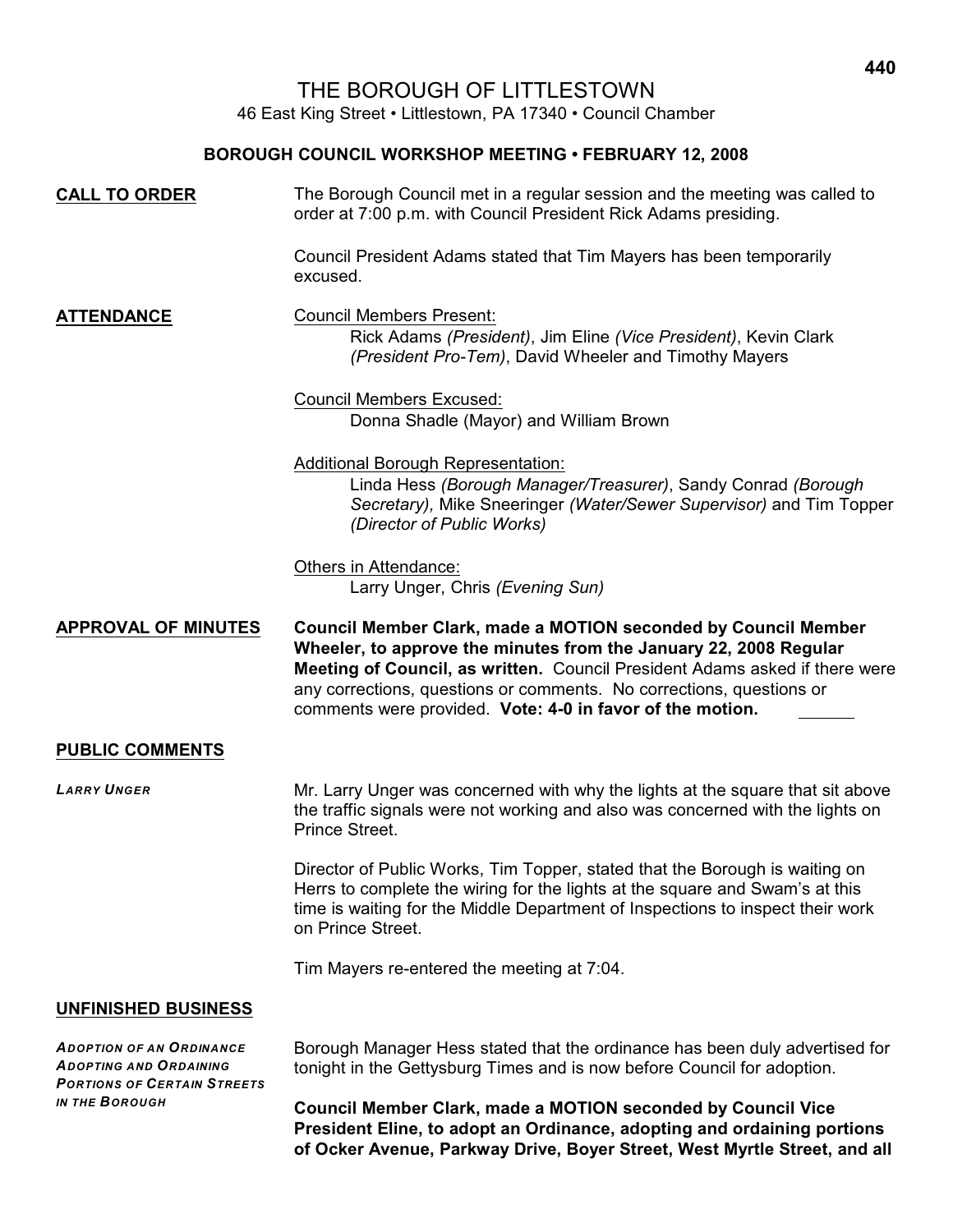## **BOROUGH COUNCIL WORKSHOP MEETING • FEBRUARY 12, 2008 441**

#### **(***Continued)*

*ADOPTION OF AN ORDINANCE ADOPTING AND ORDAINING PORTIONS OF CERTAIN STREETS IN THE BOROUGH*

**of Stayman Way, Smokehouse Court, Colorado Avenue, Appler Court, Yorktown Court, Shenandoah Court and Potomac Avenue.** Council President Adams asked if there were any questions or comments. No questions or comments were provided. **Vote: 5-0 in favor of the motion.**

*SHANEBROOK 155/159 EAST KING STREET*

*LITTLESTOWN AREA SCHOOL DISTRICT - WATER AND SEWER BILL*

Borough Manager, Hess stated that this is correspondence only.

Council Member Mayers stated that after review of our ordinances by the Borough Solicitor, John White, it is the recommendation of the Utilities Committee not to grant any reductions for the Alloway Creek Intermediate School October water bill. This is based on the fact that no reduction/exceptions have ever been given in the past for high water bills and the ordinance does not allow the Borough to give reductions/exceptions. The ordinance, however does allow the Borough to make prior arrangements for a separate meter, but it does not allow the Borough to make those arrangements/exceptions after the fact.

**Council Member Mayers, made a MOTION seconded by Council Member Clark, to approve the recommendation from the Utilities Committee to deny any reduction of the Littlestown Area School District's October water bill for Alloway Creek Intermediate School.** Council President Adams asked if there were any questions or comments. No questions or comments were provided. **Vote: 5-0 in favor of the motion.**

**APPROVAL OF BILLS Council Vice President Eline, made a MOTION seconded by Council Member Clark, to pay the bills in the amount of \$142,292.01.** Council President Adams asked if there were any questions or comments. No questions or comments were provided. **Vote: 5-0 in favor of the motion.**

## **NON-AGENDA ITEMS**

| <b>AMENDMENTS TO THE CURRENT</b><br><b>BOROUGH JOB APPLICATION</b>                        | Council Member Clark stated that the current Borough Job Application needs<br>to be amended to include a section for references for contact for all applicants.                                                                                                                                                                                                |
|-------------------------------------------------------------------------------------------|----------------------------------------------------------------------------------------------------------------------------------------------------------------------------------------------------------------------------------------------------------------------------------------------------------------------------------------------------------------|
|                                                                                           | Council Member Wheeler also included that it should be noted as to how many<br>references are required and if they are personnel or business.                                                                                                                                                                                                                  |
|                                                                                           | Council President Adams referred this to the Personnel Committee for their<br>review.                                                                                                                                                                                                                                                                          |
| <b>RESIGNATION OF CATHY</b><br><b>WEAVER</b>                                              | <b>Council Member Clark, made a MOTION seconded by Council Vice</b><br>President Eline, to approve the resignation of Cathy Weaver effective<br>February 22, 2008. Council President Adams stated that this is a non-agenda<br>and asked if there were any questions or comments. No questions or<br>comments were provided. Vote: 5-0 in favor of the motion. |
| <b>RESIGNATION OF LEONARD</b><br><b>POTTER FROM THE BOROUGH</b><br><b>AUTHORITY BOARD</b> | <b>Council Member Clark, made a MOTION seconded by Council Member</b><br>Wheeler, to approve the resignation of Leonard Potter from the Borough<br>Authority Board effective immediately. Council President Adams stated that<br>this is a non-agenda and asked if there were any questions or comments. No                                                    |

questions or comments were provided. **Vote: 5-0 in favor of the motion.**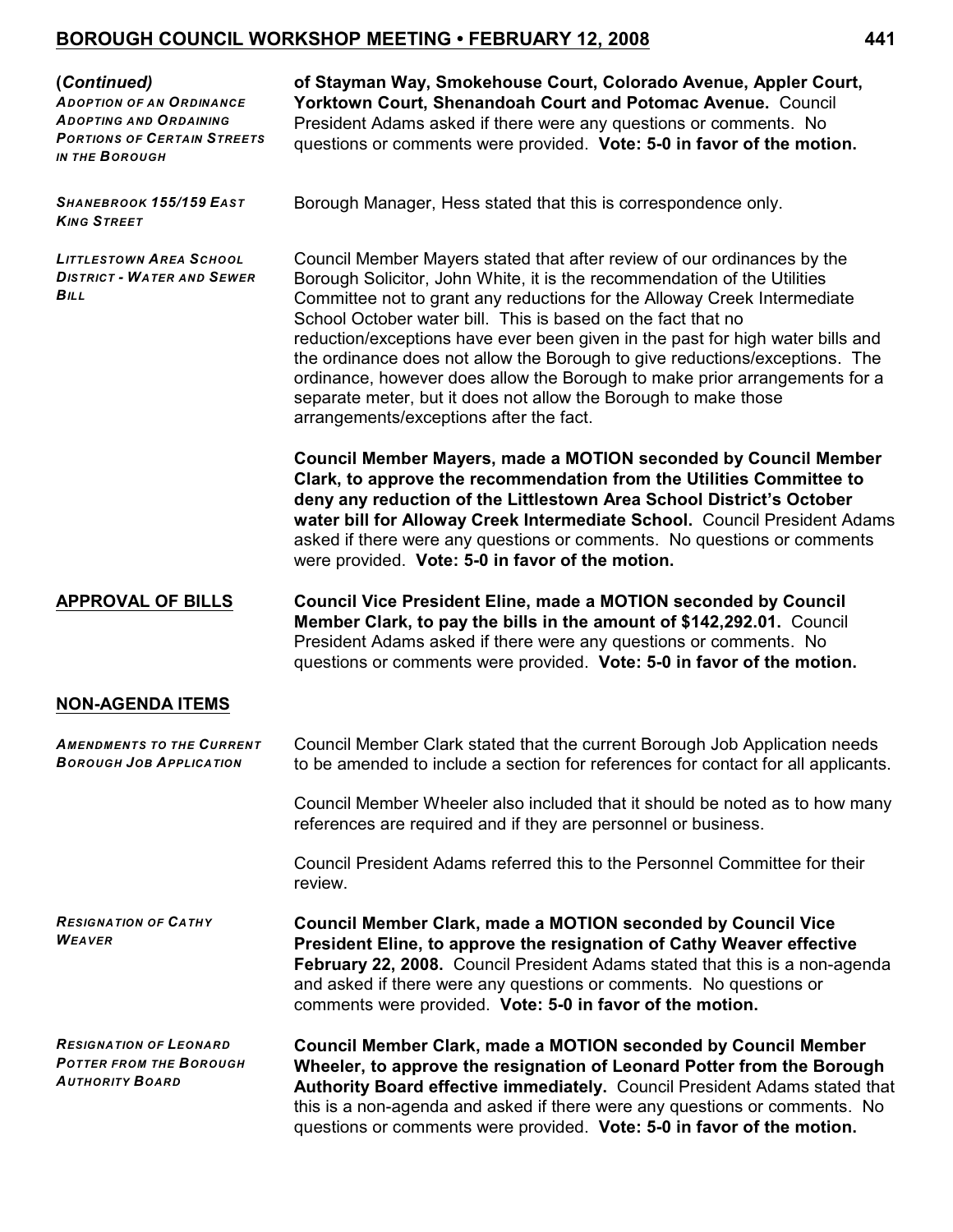# **BOROUGH COUNCIL WORKSHOP MEETING • FEBRUARY 12, 2008 442**

| <b>LETTER FROM GARY REED TO</b><br>TAKE AN ADDITIONAL PART-<br><b>TIME JOB</b> | Council President Adams stated that he had received a letter from Officer Gary<br>Reed requesting permission to allow him to take on an additional part-time job<br>outside of the Borough.                                                                                                                                                                                                                                                                                                                                                                             |
|--------------------------------------------------------------------------------|-------------------------------------------------------------------------------------------------------------------------------------------------------------------------------------------------------------------------------------------------------------------------------------------------------------------------------------------------------------------------------------------------------------------------------------------------------------------------------------------------------------------------------------------------------------------------|
|                                                                                | <b>Council Member Clark, made a MOTION seconded by Council Vice</b><br>President Eline, to table the request, until the February 26, 2008 Regular<br>Borough Council meeting, from Officer Gary Reed to allow him to take an<br>additional part-time job outside of the Borough, until the Police/Union<br>Committee reviews the policies stated in the Police Contract. Council<br>President Adams stated that this is a non-agenda and asked if there were any<br>questions or comments. No questions or comments were provided. Vote: 5-0<br>in favor of the motion. |
| <b>ADJOURN THE OPEN</b><br><b>MEETING</b>                                      | <b>Council Member Clark, made a MOTION seconded by Council Member</b><br>Wheeler, to adjourn the open meeting of Council for an executive session<br>to discuss personnel matters. Council President Adams asked if there were<br>any questions or comments. No questions or comments were provided. Vote:<br>5-0 in favor of the motion.                                                                                                                                                                                                                               |
|                                                                                | The opened meeting adjourned at 7:17 p.m.                                                                                                                                                                                                                                                                                                                                                                                                                                                                                                                               |
| <b>RECONVENE</b>                                                               | The Borough Council reconvened at 7:56 p.m. and the public was invited back<br>into the Council Chamber.                                                                                                                                                                                                                                                                                                                                                                                                                                                                |
| <b>HIRING MICHELE RORRER AS</b><br>THE FULL-TIME BOROUGH<br><b>CLERK</b>       | <b>Council Member Clark, made a MOTION seconded by Council Member</b><br>Wheeler, to hire Michele Rorrer to the position of Full-Time Borough<br>Clerk with a starting salary of \$13/hour which comes out to an annual<br>salary of \$27,040.00. Council President Adams stated that this is a non-<br>agenda and asked if there were any questions or comments. No questions or<br>comments were provided. Vote: 5-0 in favor of the motion.                                                                                                                          |
| <b>APPRECIATION OF TIMOTHY</b><br><b>TOPPER AND SANDY CONRAD</b>               | <b>Council Vice President Eline, made a MOTION seconded by Council</b><br>Member Clark, to give Sandy Conrad and Tim Topper a \$5,000.00 bonus<br>and one extra week vacation in appreciation for performing additional<br>duties as Borough Manager and Treasurer. This is a one time offer.<br>Council President Adams stated that this is a non-agenda and asked if there<br>were any questions or comments. No questions or comments were provided.<br>Vote: 5-0 in favor of the motion.                                                                            |
| <b>APPRECIATION OF MIKE</b><br><b>SNEERINGER</b>                               | <b>Council Vice President Eline, made a MOTION seconded by Council</b><br>Member Clark, to give Mike Sneeringer one extra week of vacation as a<br>thank you for filling in after the passing of Kimberly Musser. This is a<br>one time offer. Council President Adams stated that this is a non-agenda and<br>asked if there were any questions or comments. No questions or comments<br>were provided. Vote: 5-0 in favor of the motion.                                                                                                                              |
| <b>ADJOURN</b>                                                                 | <b>Council Vice President Eline, made a MOTION seconded by Council</b><br>Member Wheeler, to adjourn the Workshop Meeting of Council. Council<br>President Adams asked if there were any questions or comments. No<br>questions or comments were provided. Vote: 6-0 in favor of the motion.                                                                                                                                                                                                                                                                            |
|                                                                                | The meeting adjourned at 8:00 p.m.                                                                                                                                                                                                                                                                                                                                                                                                                                                                                                                                      |